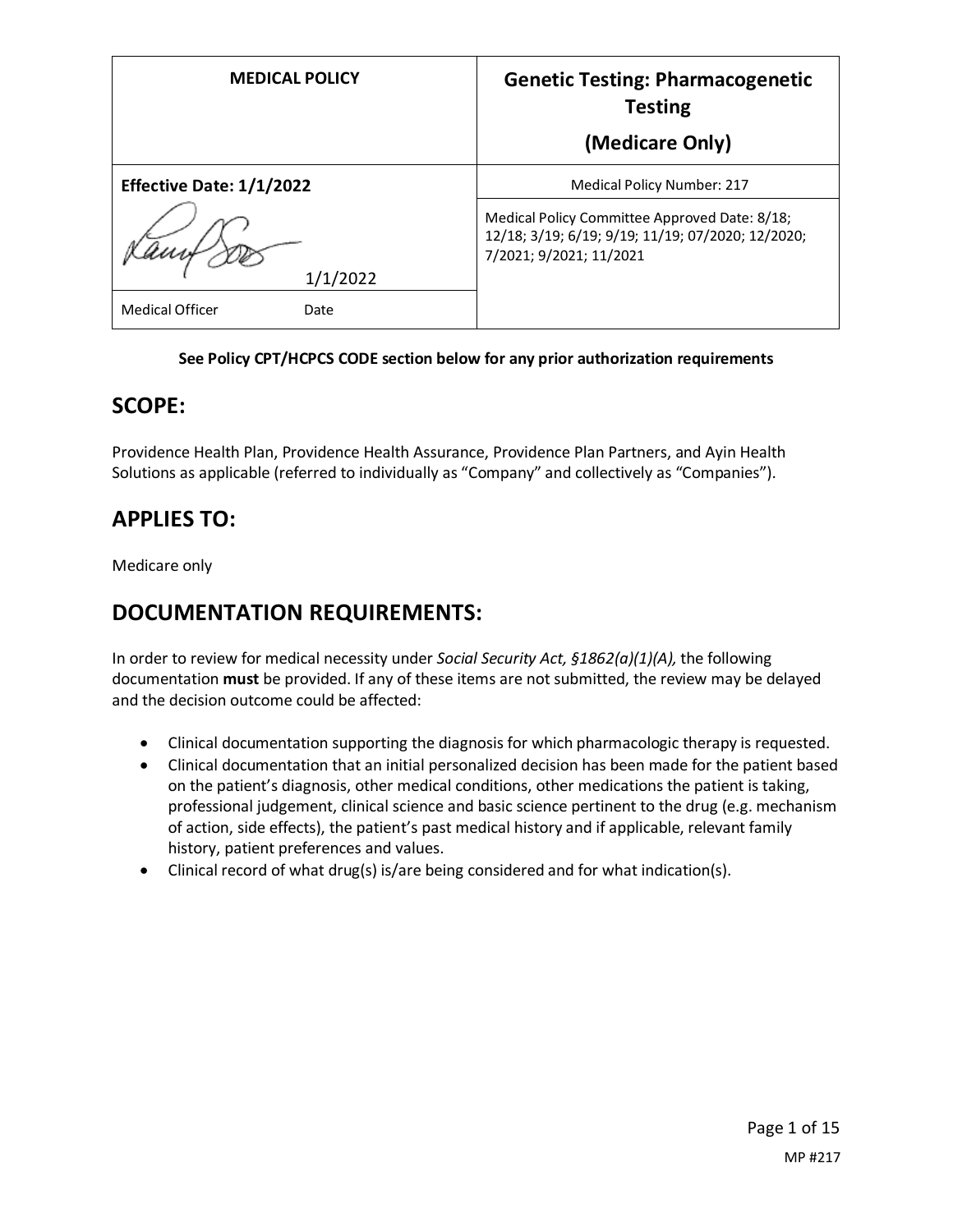## **MEDICARE POLICY CRITERIA**

The following Centers for Medicare & Medicaid Service (CMS) guidelines should be utilized for medical necessity coverage determinations. Click the link provided in the table below to access applicable medical necessity criteria. All listed guidelines apply.

#### **Notes**:

- This policy does not address genetic tests to determine drug therapy for the following indications:
	- o Non-small cell lung cancer targeted therapies (e.g., EGFR, ALK, ROS1, RET genes).

o BCR-ABL1 fusion gene testing, which may be considered medically necessary. Please see [Medical Policy Cross References](#page-14-0) section below for medical policies that may apply to these pharmacogenetic tests.

• This policy does not address genetic testing of mutations in the MTHFR, CYP450, or VKORC1 genes (Se[e Medical Policy Cross References](#page-14-0) section below for relevant policy information).

#### *See "Policy Guidelines" for specific panel test information.*

| <b>Service</b>                               | <b>Medicare Guidelines</b>                                                                                                                                                                                                                                                                                                                                                                                                                                                                                |
|----------------------------------------------|-----------------------------------------------------------------------------------------------------------------------------------------------------------------------------------------------------------------------------------------------------------------------------------------------------------------------------------------------------------------------------------------------------------------------------------------------------------------------------------------------------------|
| <b>Next Generation</b>                       | National Coverage Determination (NCD) for Next Generation                                                                                                                                                                                                                                                                                                                                                                                                                                                 |
| Sequencing (e.g.<br>FoundationOne® CDx)      | Sequencing (NGS) (90.2)                                                                                                                                                                                                                                                                                                                                                                                                                                                                                   |
|                                              | Note: See Policy Guidelines for assistance with FDA-approved<br>companion diagnostic (CDx) tests. <sup>1</sup> Criteria from NCD 90.2 must<br>still be met. Based on their regulatory status, few tests will actually<br>use this NCD.                                                                                                                                                                                                                                                                    |
|                                              | *Note: This NCD is limited to NGS DNA sequencing tests which are<br>FDA-approved or cleared as a companion diagnostic (CDx) test and<br>only when used for cancer-related purposes. For all other tests,<br>including tests which are not FDA-approved or cleared as a CDx<br>test, tests which have a specific local coverage determination (LCD)<br>or article (LCA) available, NGS RNA sequencing tests, or for tests<br>related to non-cancer indications, see separate Medicare<br>references below. |
| Pharmacogenomic                              | All of the below LCDs require successful completion of a technical                                                                                                                                                                                                                                                                                                                                                                                                                                        |
| Testing - General                            | assessment (TA) by the MoIDX Program contractor. See "Policy                                                                                                                                                                                                                                                                                                                                                                                                                                              |
|                                              | Guidelines" below for outcomes of TA reviews for specific panel tests.                                                                                                                                                                                                                                                                                                                                                                                                                                    |
| Including multi-gene<br>panels not otherwise | If a test is not listed in this policy, further research may be required.                                                                                                                                                                                                                                                                                                                                                                                                                                 |
| specified in this policy                     | Testing performed in OR, WA, AK, ID, UT, AZ, MT, ND, SD, WY: LCD<br>for MoIDX: Pharmacogenomics Testing (L38337)                                                                                                                                                                                                                                                                                                                                                                                          |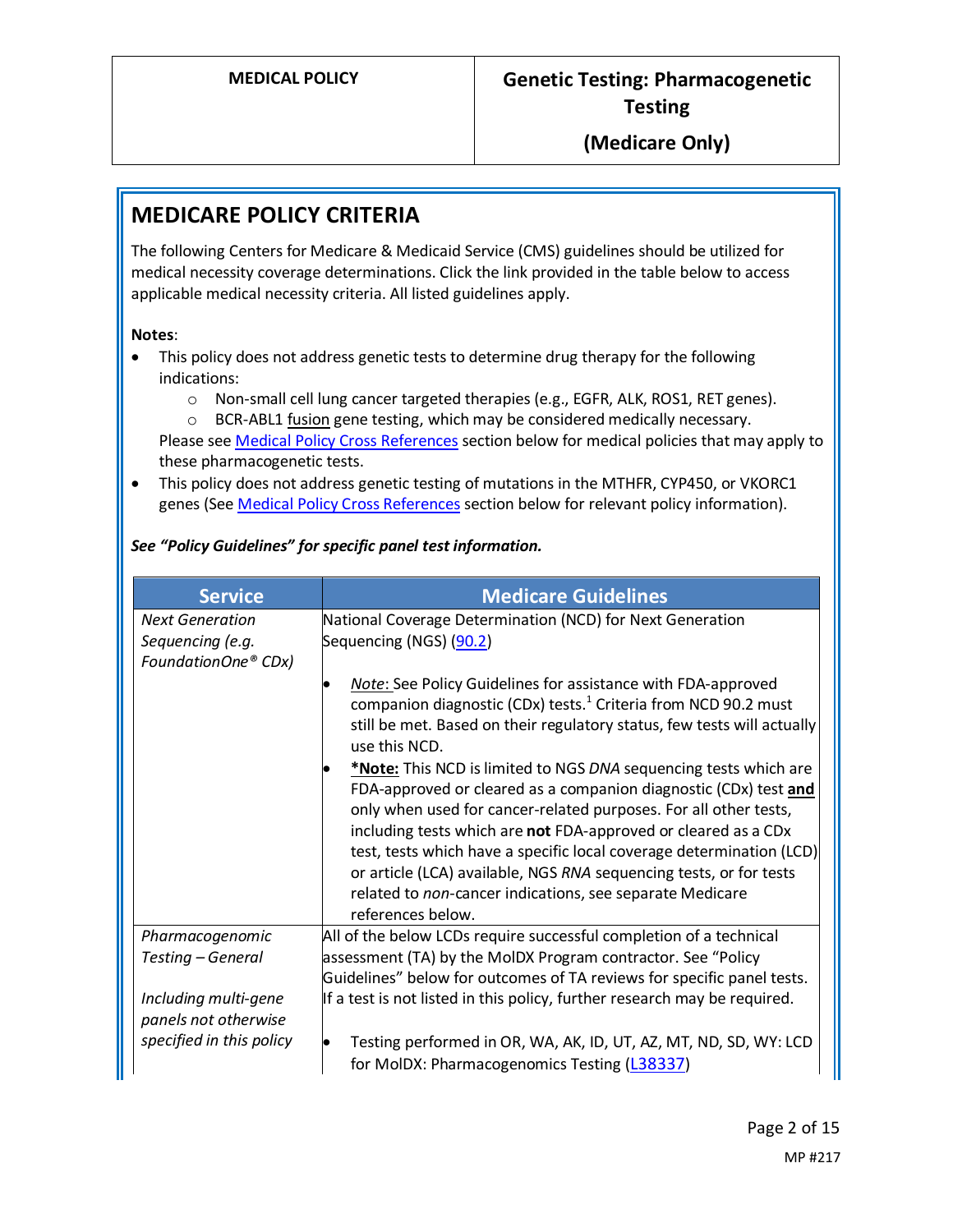|                                                                                                                           | Testing performed in CA or NV: LCD for MoIDX: Pharmacogenomics<br><b>Testing (L38335)</b><br>Testing performed in NC, SC, AL, GA, TN, VA, WV: LCD for MolDX:<br>Pharmacogenomics Testing (L38294)                                                                                                                                                                                                                                                                                                                                     |
|---------------------------------------------------------------------------------------------------------------------------|---------------------------------------------------------------------------------------------------------------------------------------------------------------------------------------------------------------------------------------------------------------------------------------------------------------------------------------------------------------------------------------------------------------------------------------------------------------------------------------------------------------------------------------|
| <b>BCR-ABL1 Genetic Testing</b><br>(81206, 81207, 81208,<br>81479, 0016U)                                                 | · Testing performed in OR, WA, AK, ID, UT, AZ, MT, ND, SD, WY: LCD:<br>MoIDX: Genetic Testing for BCR-ABL Negative Myeloproliferative<br>Disease (L36186)<br>· Testing performed in NC, SC, AL, GA, TN, VA, WV (e.g., BCR-ABL1<br>major and minor breakpoint fusion transcripts by the University of<br>Iowa; PLA code 0016U): LCD: MolDX: Genetic Testing for BCR-ABL<br>Negative Myeloproliferative Disease (L36815)                                                                                                                |
|                                                                                                                           | For the above LCDs: If a treating physician suspects a patient has<br>myeloproliferative neoplasms (MPN) or myelodysplastic syndromes<br>(MDS), it would be clinically appropriate to test BCR-ABL. No specific<br>criteria are provided for this gene directly as this is considered "step<br>one" in the LCD, and would be considered "medically reasonable and<br>necessary" for these and related indications, as outlined in the LCDs.<br>If performed with other genes (e.g., JAK2), this would be considered<br>panel testing. |
|                                                                                                                           | Testing performed in TX (e.g., BCR-ABL1 major and minor<br>breakpoint fusion transcripts by Asuragen in Texas; 0016U):<br>LCD: Biomarkers for Oncology (L35396)                                                                                                                                                                                                                                                                                                                                                                       |
| <b>BRAF Genetic Testing</b><br>(81210)                                                                                    | Testing performed in OR, WA, AK, ID, UT, AZ, MT, ND, SD, WY: LCA:<br>Billing and Coding: MolDX: FDA-Approved BRAF Tests (A54420)                                                                                                                                                                                                                                                                                                                                                                                                      |
| <b>BRCA1 and BRCA2</b><br>Genetic Testing (81162,<br>81163, 81164, 81165,<br>81166, 81167, 81212,<br>81215, 81216, 81217) | Testing performed in OR, WA, AK, ID, UT, AZ, MT, ND, SD, WY: LCD:<br>MoIDX: BRCA1 and BRCA2 Genetic Testing (L36163)                                                                                                                                                                                                                                                                                                                                                                                                                  |
| <b>BRACAnalysis CDx® Test</b><br>(81162)                                                                                  | LCA: Billing and Coding: MolDX: Myriad's BRACAnalysis CDx® (A55295)                                                                                                                                                                                                                                                                                                                                                                                                                                                                   |
| <b>CFTR Genetic Testing</b><br>(81220, 81221, 81222,<br>81223, 81224)                                                     | Testing performed in OR, WA, AK, ID, UT, AZ, MT, ND, SD, WY: LCD:<br>MolDX: Pharmacogenomics Testing (L38337)                                                                                                                                                                                                                                                                                                                                                                                                                         |
| <b>FLT3 Genetic Testing</b><br>(81245, 81246, 81479,<br>0023U, 0046U)                                                     | See the Noridian J-F web page for Approved Gene Testing, where FLT3<br>testing is listed as an approved test (Laboratories in AK, ID, OR, WA,<br>UT, AZ, MT, ND, SD, WY) (See also the Noridian J-E web page for<br>Approved Gene Testing for laboratories in CA and NV). Coverage for<br>the FLT3 gene testing requires that the medical documentation clearly<br>states how test results are actionable, and how they will promptly and<br>directly be used for treatment decisions or diagnosis (e.g., if being used               |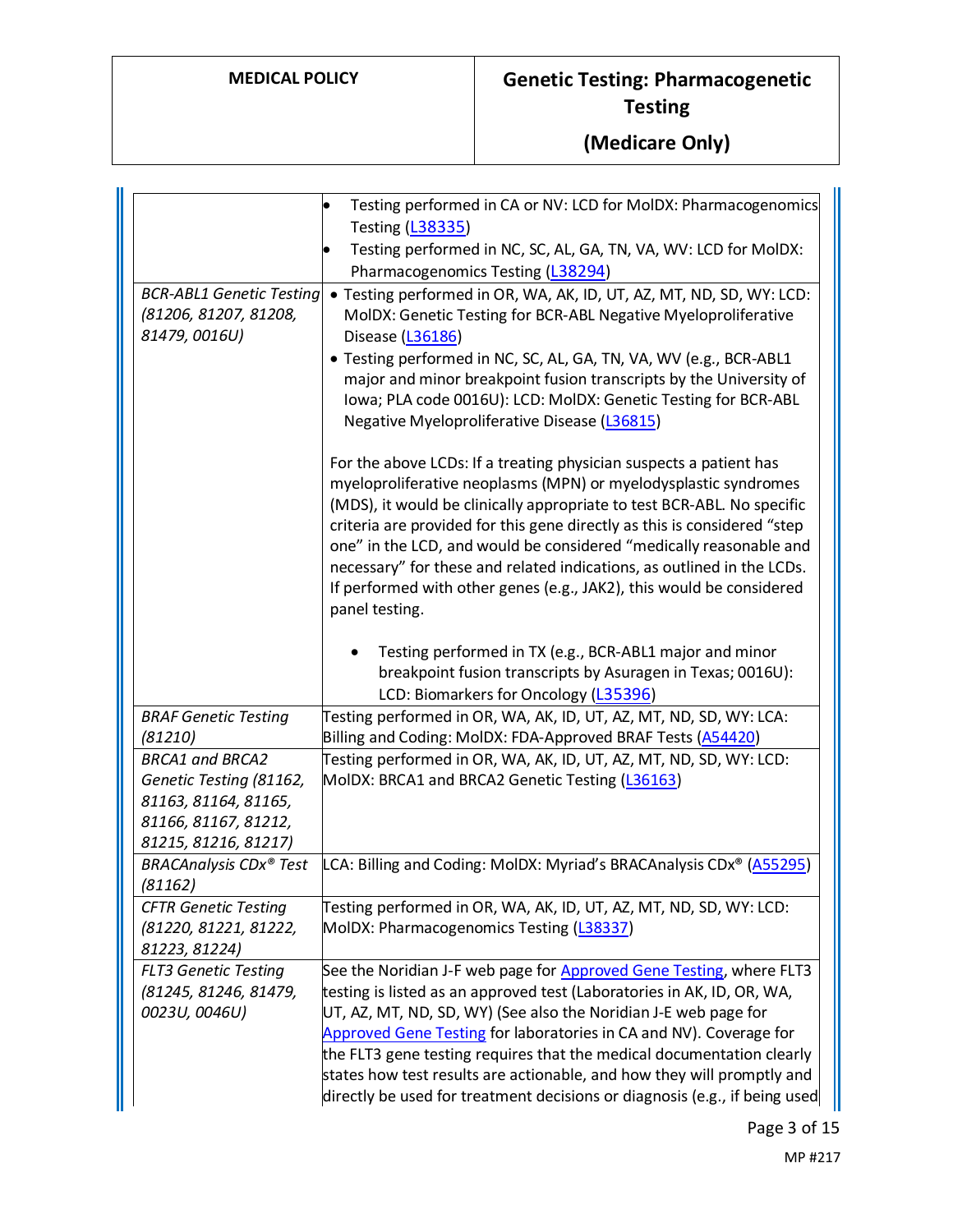|                                | for treatment decision-making, the considered drugs/medications      |
|--------------------------------|----------------------------------------------------------------------|
|                                | must be noted in the records).                                       |
| <b>KRAS Genetic Testing</b>    | Testing performed in OR, WA, AK, ID, UT, AZ, MT, ND, SD, WY: LCA:    |
| (81275)                        | Billing and Coding: MoIDX: FDA-Approved KRAS Tests (A54500)          |
| <b>HLA Class Typing (for</b>   | Testing performed in OR, WA, AK, ID, UT, AZ, MT, ND, SD, WY: LCD:    |
| non-transplant testing,        | MoIDX: Pharmacogenomics Testing (L38337) (The companion article      |
| performed either as            | provides gene/drug information)                                      |
| single gene tests or in        |                                                                      |
| panels, such as the High       | For HLA transplant testing, see the separate Genetic and Molecular   |
| Risk HLA Panel by              | Testing (MP#317).                                                    |
| Genelex) (81370, 81371,        |                                                                      |
| 81372, 81373, 81374,           |                                                                      |
| 81375, 81376, 81377,           |                                                                      |
| 81378, 81379, 81380,           |                                                                      |
| 81381, 81382, 81383)           |                                                                      |
| <b>NRAS Genetic Testing</b>    | Testing performed in OR, WA, AK, ID, UT, AZ, MT, ND, SD, WY: LCD:    |
| (81311, 81479)                 | MoIDX: NRAS Genetic Testing (L36339)                                 |
| PIK3CA Genetic Testing         | Testing performed in OR, WA, AK, ID, UT, AZ, MT, ND, SD, WY: Local   |
| (81309, 81404, 0155U,          | Coverage Article: Billing and Coding: MoIDX: PIK3CA Gene Tests       |
| 0177U)                         | (A55602)                                                             |
| <b>SULT4A1 Genetic Testing</b> | Testing performed in OR, WA, AK, ID, UT, AZ, MT, ND, SD, WY: Local   |
| (81479)                        | Coverage Article: Billing and Coding: MoIDX: SULT4A1 Genetic Testing |
|                                | (A55601)                                                             |
| SLC6A4 (also known as          | Testing performed in OR, WA, AK, ID, UT, AZ, MT, ND, SD, WY: Local   |
| <b>HTTLPR) Genetic Testing</b> | Coverage Article: Billing and Coding: MoIDX: HTTLPR Gene Testing     |
| (81479)                        | (A55265)                                                             |
| DMD (81161), DPYD              | Testing performed in OR, WA, AK, ID, UT, AZ, MT, ND, SD, WY: LCD     |
| (81232), SMN1 (81329,          | for MoIDX: Pharmacogenomics Testing (L38337)                         |
| 81400, 81403, 81405,           | Testing performed in CA or NV: LCD for MolDX: Pharmacogenomics       |
| 0236U), SLCO1B1                | Testing (L38335)                                                     |
| (81328), TYMS (81346)          | Testing performed in NC, SC, AL, GA, TN, VA, WV: LCD for MolDX:      |
| NUDT15 (81306), or             | Pharmacogenomics Testing (L38294)                                    |
| UGT1A1 (81350) Genetic         |                                                                      |
| <b>Testing</b>                 |                                                                      |
| <b>VEGFR2 Genetic Testing</b>  | Testing performed in OR, WA, AK, ID, UT, AZ, MT, ND, SD, WY: LCA:    |
| (81479)                        | Billing and Coding: MoIDX: VEGFR2 Tests (A55469)                     |
| <b>MMACHC Genetic Testing</b>  | Testing performed in OR, WA, AK, ID, UT, AZ, MT, ND, SD, WY: LCA:    |
| (81404)                        | Billing and Coding: MoIDX: MMACHC Test (A55289)                      |
| <b>KIF6 Genetic Testing</b>    | Testing performed in OR, WA, AK, ID, UT, AZ, MT, ND, SD, WY: LCA:    |
| (81479)                        | Billing and Coding: MolDX: KIF6 Genotype (A55273)                    |
| <b>IDH2 Genetic Testing</b>    | Testing performed in OR, WA, AK, ID, UT, AZ, MT, ND, SD, WY: LCA:    |
| (81120, 81121)                 | Billing and Coding: MolDX: Abbott RealTime IDH1 and IDH2 testing for |
|                                | Acute Myeloid Leukemia (AML) (A55712)                                |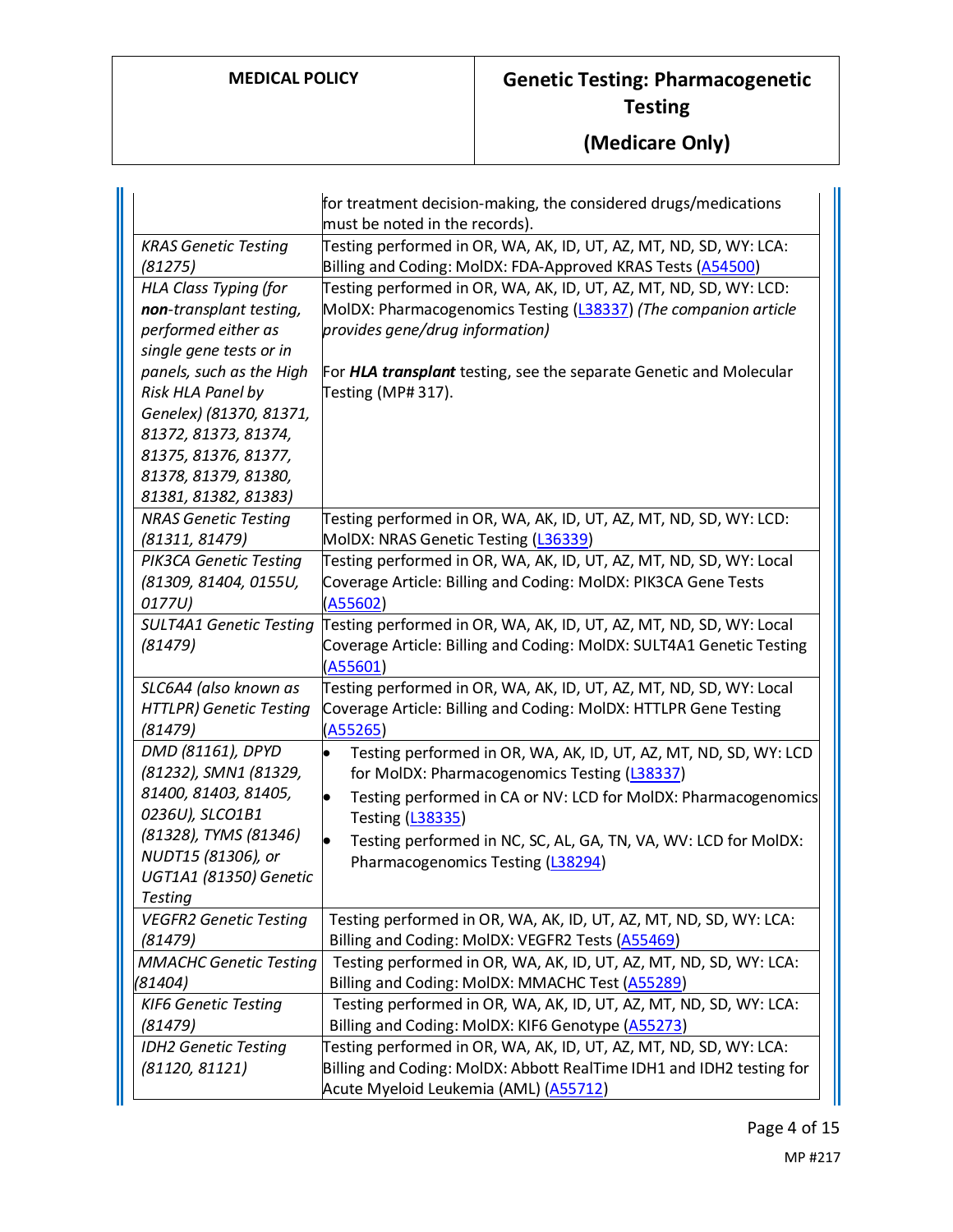| <b>FGFR3 Genetic Testing</b><br>(81400, 81401, 81403,<br>81404, 0154U) | Testing performed in OR, WA, AK, ID, UT, AZ, MT, ND, SD, WY: LCD:<br>MoIDX: Prognostic and Predictive Molecular Classifiers for Bladder<br>Cancer (L38684)                                                                                                                                                                                                                                                                                                                                                                                                              |  |
|------------------------------------------------------------------------|-------------------------------------------------------------------------------------------------------------------------------------------------------------------------------------------------------------------------------------------------------------------------------------------------------------------------------------------------------------------------------------------------------------------------------------------------------------------------------------------------------------------------------------------------------------------------|--|
| TPMT Testing (81335,<br>81401)                                         | For the Prometheus IBD sgi Diagnostic <sup>®</sup> test (Prometheus<br>٠<br>Laboratories; California): LCD: MolDX: Prometheus IBD sgi<br>Diagnostic <sup>®</sup> Policy (L37299)<br>For all other TPMT Testing:<br>٠<br>Testing performed in OR, WA, AK, ID, UT, AZ, MT, ND, SD, WY:<br>$\circ$<br>LCD for MolDX: Pharmacogenomics Testing (L38337)<br>Testing performed in CA or NV: LCD for MolDX:<br>$\circ$<br>Pharmacogenomics Testing (L38335)<br>Testing performed in NC, SC, AL, GA, TN, VA, WV: LCD for<br>$\circ$<br>MolDX: Pharmacogenomics Testing (L38294) |  |
| GeneSight <sup>®</sup> Psychotropic                                    | Testing performed in OH and KY: LCD for MoIDX: Pharmacogenomics                                                                                                                                                                                                                                                                                                                                                                                                                                                                                                         |  |
| (AssureRx Health, Inc.;                                                | Testing (L38394) (LCA A58324 includes GeneSight® as an approved                                                                                                                                                                                                                                                                                                                                                                                                                                                                                                         |  |
| Ohio) (81479)                                                          | multi-gene test, but LCD criteria must still be met)                                                                                                                                                                                                                                                                                                                                                                                                                                                                                                                    |  |
|                                                                        | This LCD requires successful completion of a technical assessment (TA)<br>by the MoIDX Program contractor. Tests which have been reviewed<br>and considered "not covered" OR tests which have not been reviewed<br>at all include the following: The LCD above requires successful<br>completion of a technical assessment (TA) by the MolDX Program<br>contractor. See "Policy Guidelines" below for outcomes of TA reviews<br>for specific panel tests. If a test is not listed in this policy, further<br>research may be required.                                  |  |
| MDS FISH Testing (88271-                                               | Testing performed in OR, WA, AK, ID, UT, AZ, MT, ND, SD, WY: LCD                                                                                                                                                                                                                                                                                                                                                                                                                                                                                                        |  |
| 88275)                                                                 | for MDS FISH (L37622)                                                                                                                                                                                                                                                                                                                                                                                                                                                                                                                                                   |  |
|                                                                        | Testing performed in CA or NV: LCD for MDS FISH (L37620)                                                                                                                                                                                                                                                                                                                                                                                                                                                                                                                |  |

For tests performed within a Medicare jurisdiction which has **NOT** adopted MolDX guidelines:

- LCDs for these service areas (National Government Services [NGS] LCD [L35000,](https://www.cms.gov/medicare-coverage-database/view/lcd.aspx?lcdid=35000) Novitas LCDs [L35062](https://www.cms.gov/medicare-coverage-database/view/lcd.aspx?lcdid=35062) an[d L35396,](https://www.cms.gov/medicare-coverage-database/view/lcd.aspx?lcdid=35396) and First Coast Service Options [FCSO] LC[D L34519\)](https://www.cms.gov/medicare-coverage-database/view/lcd.aspx?lcdid=34519) all require tests undergo evaluation to establish clinical utility and analytical validity in order to be eligible for coverage.
- In the absence of a Medicare policy or reference, the PHP Commercial medical policy criteria may be applied to panel tests to provide the required review for clinical utility and analytical validity.
	- o The Company policy *PHA Medicare Medical Policy Development and Application* (MP# 50) describes the Plan's hierarchy with respect to Medicare medical policy development. Medicare rules and regulations state that when no NCD, LCD, LCA, or other Medicare coverage guideline exists, Medicare allows Medicare Advantage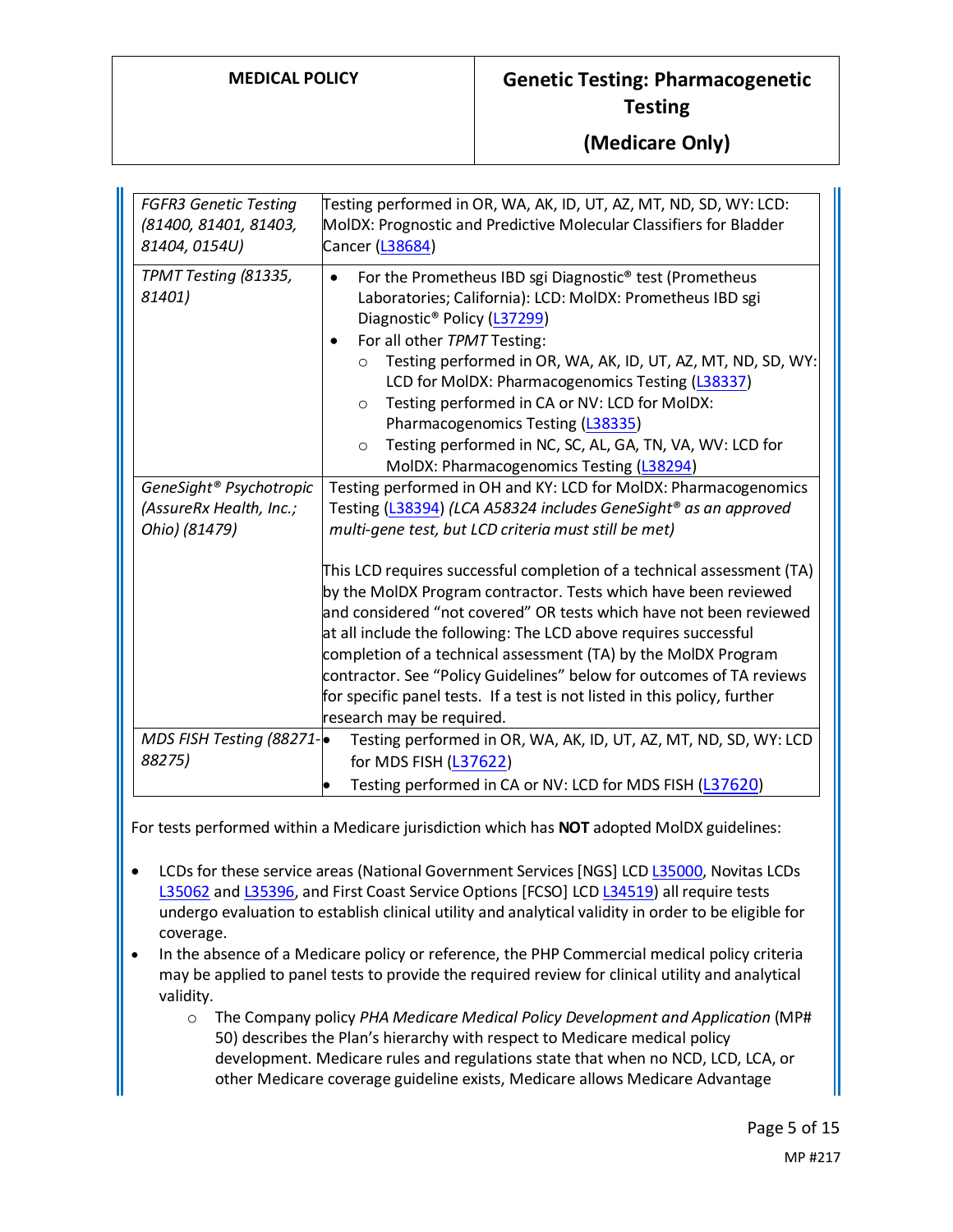Organizations (MAOs) to make coverage determinations based on an objective, evidenced-based process. o Thus, the non-coverage outcome found in the PHP Commercial medical policy *Genetic Testing: Non-Covered Genetic Panel Tests* may be applied to the following panel tests which do not have clinical utility or analytical validity documented within an LCD directly. Genecept™ Assay (Genomind; Pennsylvania) GenoMind Professional PGx Express™, Full Mental Health Report (24 Genes) (Genomind; Pennsylvania) ■ GenoMind Professional PGx Express™, CORE Anxiety & Depression Report (15 Genes) (Genomind; Pennsylvania) ■ PGxOne™ Plus Pharmacogenomics Test Admera Health (New Jersey) **RightMed Comprehensive Test OneOme (Minnesota)**  Focused Pharmacogenomics Panel (0029U) (Mayo Clinic, Mayo Medical Laboratories, headquartered in Minnesota) Warfarin Response Genotype (0030U) (Mayo Clinic, Mayo Medical Laboratories, headquartered in Minnesota) Catechol-O-Methyltransferase (COMT) Genotype (0032U) (Mayo Clinic, Mayo Medical Laboratories, headquartered in Minnesota) Serotonin Receptor Genotype (HTR2A and HTR2C) (0033U) (Mayo Clinic, Mayo Medical Laboratories, headquartered in Minnesota)

CNT (CEP72, TPMT and NUDT15) genotyping panel (0286U) (RPRD Diagnostics)

#### **POLICY GUIDELINES**

Companion Diagnostic Devices (In Vitro and Imaging Tools)

Please see the FDA website ["List of Cleared or Approved Companion Diagnostic Devices"](https://www.fda.gov/MedicalDevices/ProductsandMedicalProcedures/InVitroDiagnostics/ucm301431.htm) for the most current information on these tests and new tests as they are approved.

PLEASE READ: For any test within a service area which follows and uses MolDX Program policies and coverage guidance, all tests and assays require evaluation to determine if the test meets Medicare's reasonable and necessary requirement. Only tests which demonstrate analytical and clinical validity, and clinical utility at a level that meets the Medicare reasonable and necessary requirement are eligible for coverage under Medicare.

The outcome of MolDX TA reviews is maintained in the [DEX™ Diagnostics Exchange registry catalog.](https://app.dexzcodes.com/login)

• Genetic tests noted as "covered" within this registry **may be medically reasonable and necessary** when all other Medicare coverage requirements are met, including criteria found in LCDs or LCAs.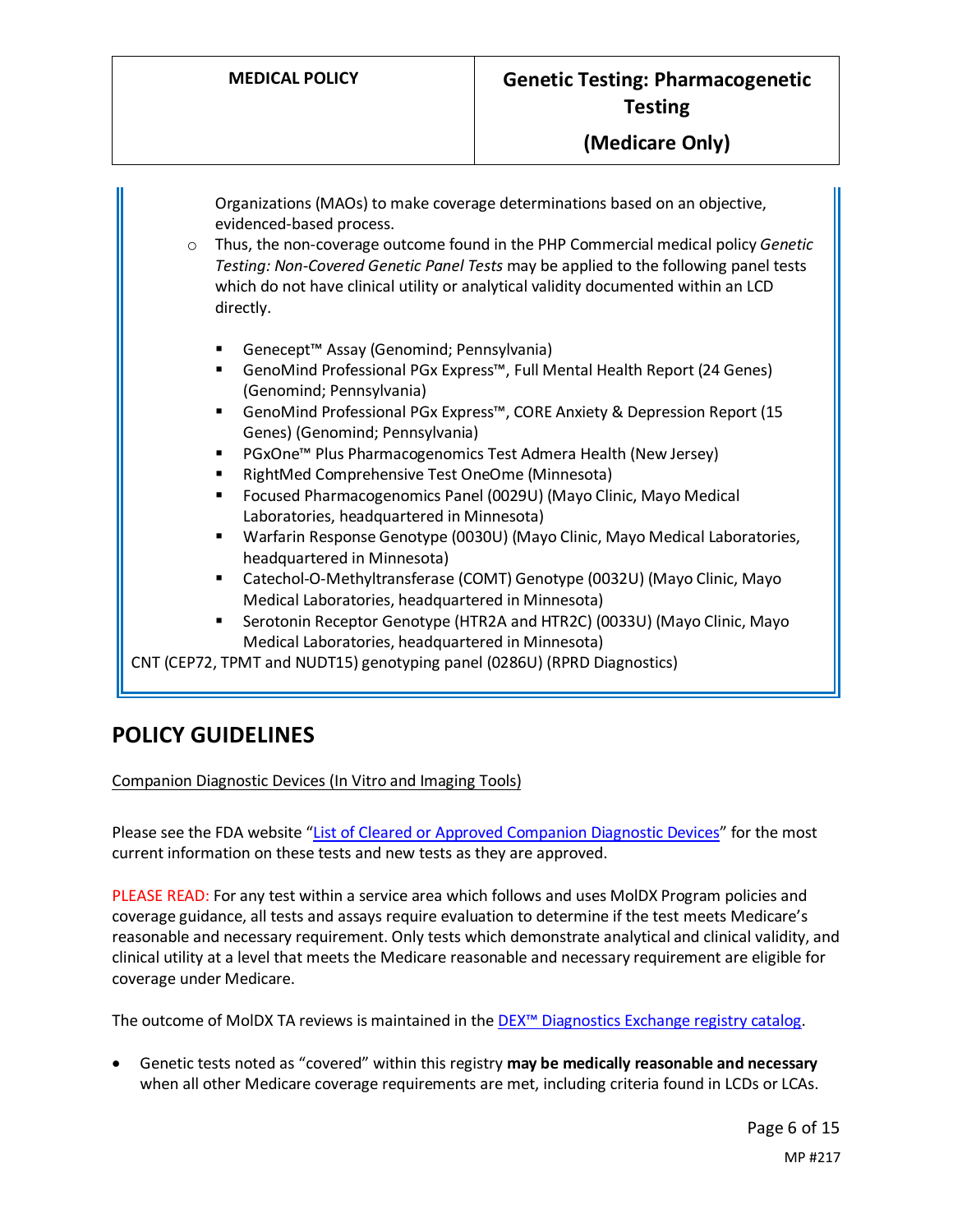• In contrast, if a test does **not** have a coverage determination noted within the registry, clinical validity or utility has not been established via the TA review process and the test **not considered medically reasonable and necessary** under *SSA §1862(a)(1)(A)* until a MolDX review is complete and coverage is indicated by MolDX or any other Medicare contractor (MAC) that uses MolDX policies or coverage guidance.

Related panel tests include:

Note: This list was accurate at the time of publication, but it is subject to change at any time by the Medicare MolDX Program contractor.

| <b>Proprietary Test Name</b>                                                         | Laboratory                                 | <b>MoIDX TA Review</b><br>Outcome (as found in the<br><b>DEX<sup>™</sup> Diagnostics Exchange</b><br>registry catalog) |
|--------------------------------------------------------------------------------------|--------------------------------------------|------------------------------------------------------------------------------------------------------------------------|
| High Risk HLA Panel (this test consists of                                           | <b>Genelex Corporation</b>                 | Covered                                                                                                                |
| HLA-A*31:01, HLA-B*15:02, HLA-B*57:01,<br>HLA-B*58:01)                               | (Washington)                               |                                                                                                                        |
| GeneSight <sup>®</sup> ADHD                                                          | AssureRx health, Inc. (Ohio)               | Not Covered                                                                                                            |
| GeneSight <sup>®</sup> Analgesic Panel                                               |                                            | Not Covered                                                                                                            |
| <b>SureGene Test for Antipsychotic and</b><br><b>Antidepressant Response (STA2R)</b> | SureGene LLC. (Kentucky)                   | Not Covered                                                                                                            |
| Mental Health DNA Insight™                                                           | Pathway Genomics <sup>®</sup> (California) | Covered                                                                                                                |
| <b>Neuro IDGenetix</b>                                                               | (AltheaDx, Inc.; California)               | Covered                                                                                                                |
| Pain Panel (aka, "Pain/Psychiatry Panel")                                            | Alpha Genomix (Georgia)                    | Not Covered                                                                                                            |
| Pain Medication DNA Insight™                                                         | Pathway Genomics <sup>®</sup> (California) | Not Covered                                                                                                            |
| <b>Personalized Medicine Panel</b>                                                   | Alpha Genomix (Georgia)                    | Not Covered                                                                                                            |
| <b>Polypharmacy Panel</b>                                                            | <b>Genelex Corporation</b><br>(Washington) | Not Covered                                                                                                            |
| <b>Polypharmacy Comprehensive Panel</b>                                              | <b>Genelex Corporation</b><br>(Washington) | Not Covered                                                                                                            |
| <b>Psychiatry/ADHD Panel</b>                                                         | Alpha Genomix (Georgia)                    | Not Covered                                                                                                            |

For tests performed within a Medicare jurisdiction which has **NOT** adopted MolDX guidelines, in the absence of a Medicare policy or reference, the PHP Commercial medical policy associated with the review of evidence for the test in question may be applied to provide the required review for clinical utility and analytical validity. Tests which are considered "investigational" in a PHP Commercial policy will be denied as **not medically reasonable or necessary** under *Social Security Act, §1862(a)(1)(A)* for Medicare members.

Related panel tests include:

Note: This list was accurate at the time of publication, but it is subject to change at any time by a Medicare contractor.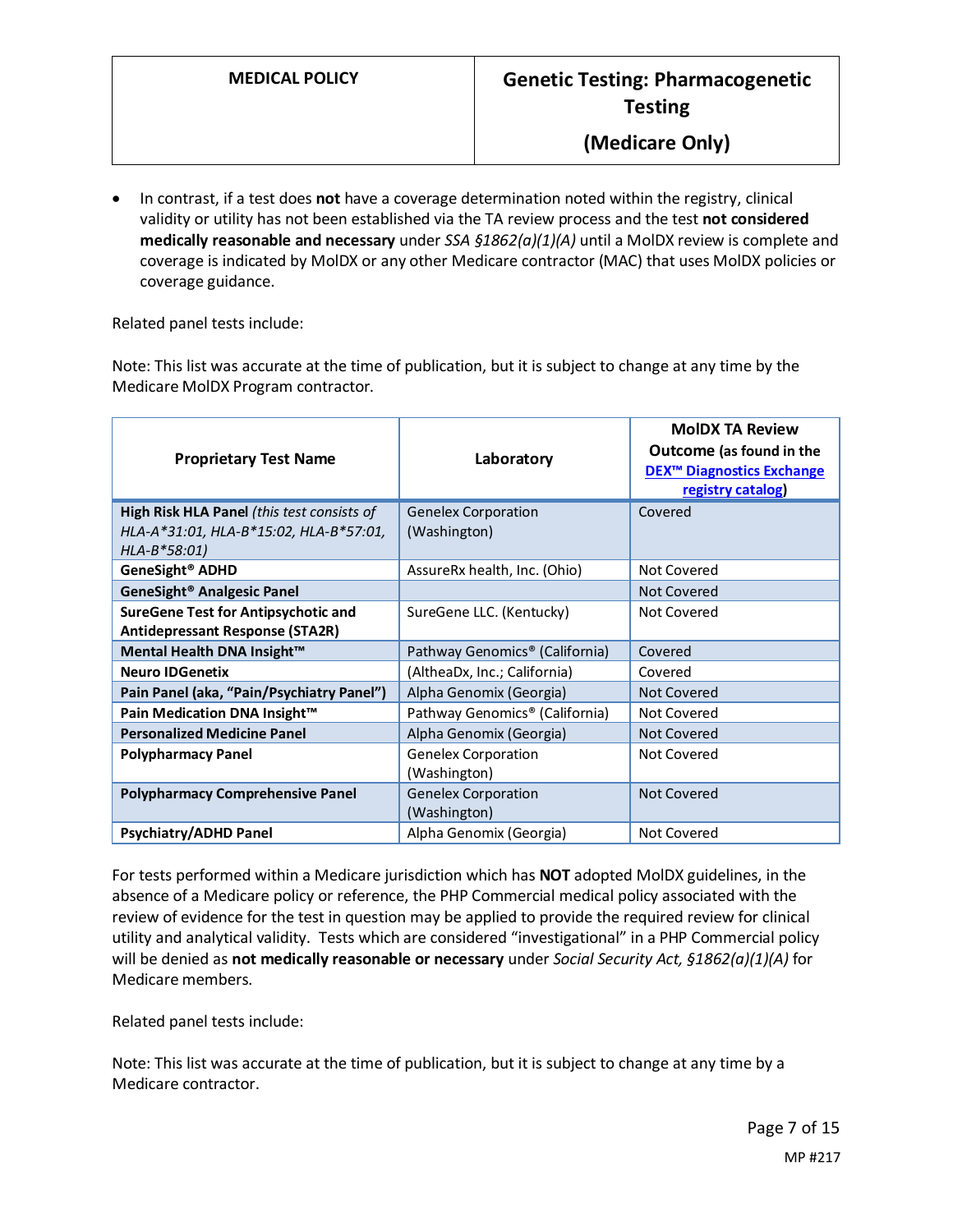### **(Medicare Only)**

| <b>Proprietary Test Name</b>                                                                     | Laboratory                                                                | Coverage/Non-coverage<br><b>Outcome</b> |
|--------------------------------------------------------------------------------------------------|---------------------------------------------------------------------------|-----------------------------------------|
| <b>Focused Pharmacogenomics Panel</b><br>(0029U)                                                 | Mayo Clinic, Mayo Medical<br>Laboratories (Headquartered in<br>Minnesota) | Not Covered                             |
| Genecept <sup>™</sup> Assay                                                                      | Genomind (Pennsylvania)                                                   | Not Covered                             |
| GenoMind Professional PGx Express™,<br><b>Full Mental Health Report (24 Genes)</b>               | Genomind (Pennsylvania)                                                   | Not Covered                             |
| GenoMind Professional PGx Express™,<br><b>CORE Anxiety &amp; Depression Report (15</b><br>Genes) | Genomind (Pennsylvania)                                                   | Not Covered                             |
| PGxOne <sup>™</sup> Plus Pharmacogenomics Test                                                   | Admera Health (New Jersey)                                                | Not Covered                             |
| <b>RightMed Comprehensive Test</b>                                                               | OneOme (Minnesota)                                                        | Not Covered                             |
| Warfarin Response Genotype (0030U)                                                               | Mayo Clinic, Mayo Medical<br>Laboratories (Headquartered in<br>Minnesota) | Not Covered                             |
| CNT (CEP72, TPMT and NUDT15)<br>genotyping panel                                                 | <b>RPRD Diagnostics</b>                                                   | Not Covered                             |

## **BILLING GUIDELINES**

For additional coding and billing guidance, see related local coverage articles (LCAs):

- LCA: Billing and Coding: MolDX: Pharmacogenomics Testing (A57385)
- LCA: Billing and Coding: MolDX: Genetic Testing for BCR-ABL Negative Myeloproliferative Disease [\(A57422\)](https://www.cms.gov/medicare-coverage-database/details/article-details.aspx?articleid=57422)
- LCA: Billing and Coding: MolDX: BCR-ABL [\(A55600\)](https://www.cms.gov/medicare-coverage-database/details/article-details.aspx?articleid=55600)
- LCA: Billing and Coding: MolDX: BRCA1 and BRCA2 Genetic Testing [\(A57355\)](https://www.cms.gov/medicare-coverage-database/details/article-details.aspx?articleid=57355)
- LCA: Billing and Coding: MolDX: BRCA1 and BRCA2 Genetic Testing [\(A57355\)](https://www.cms.gov/medicare-coverage-database/details/article-details.aspx?articleid=57355)
- LCA: Billing and Coding: MolDX: NRAS Genetic Testing [\(A57487\)](https://www.cms.gov/medicare-coverage-database/details/article-details.aspx?articleid=57487)
- LCA: Billing and Coding: MolDX: Prognostic and Predictive Molecular Classifiers for Bladder Cancer [\(A58211\)](https://www.cms.gov/medicare-coverage-database/details/article-details.aspx?articleid=58211)
- LCA: Billing and Coding: MolDX: Next-Generation Sequencing Lab-Developed Tests for Myeloid Malignancies and Suspected Myeloid Malignancies [\(A57892\)](https://www.cms.gov/medicare-coverage-database/details/article-details.aspx?articleid=57892)
- LCA: Billing and Coding: MolDX: Targeted and Comprehensive Genomic Profile Next-Generation Sequencing Testing in Cancer [\(A56518\)](https://www.cms.gov/medicare-coverage-database/details/article-details.aspx?articleid=56518)
- LCA: Billing and Coding: MolDX: Genetic Testing for Lynch Syndrome [\(A54996\)](https://www.cms.gov/medicare-coverage-database/details/article-details.aspx?articleid=54996)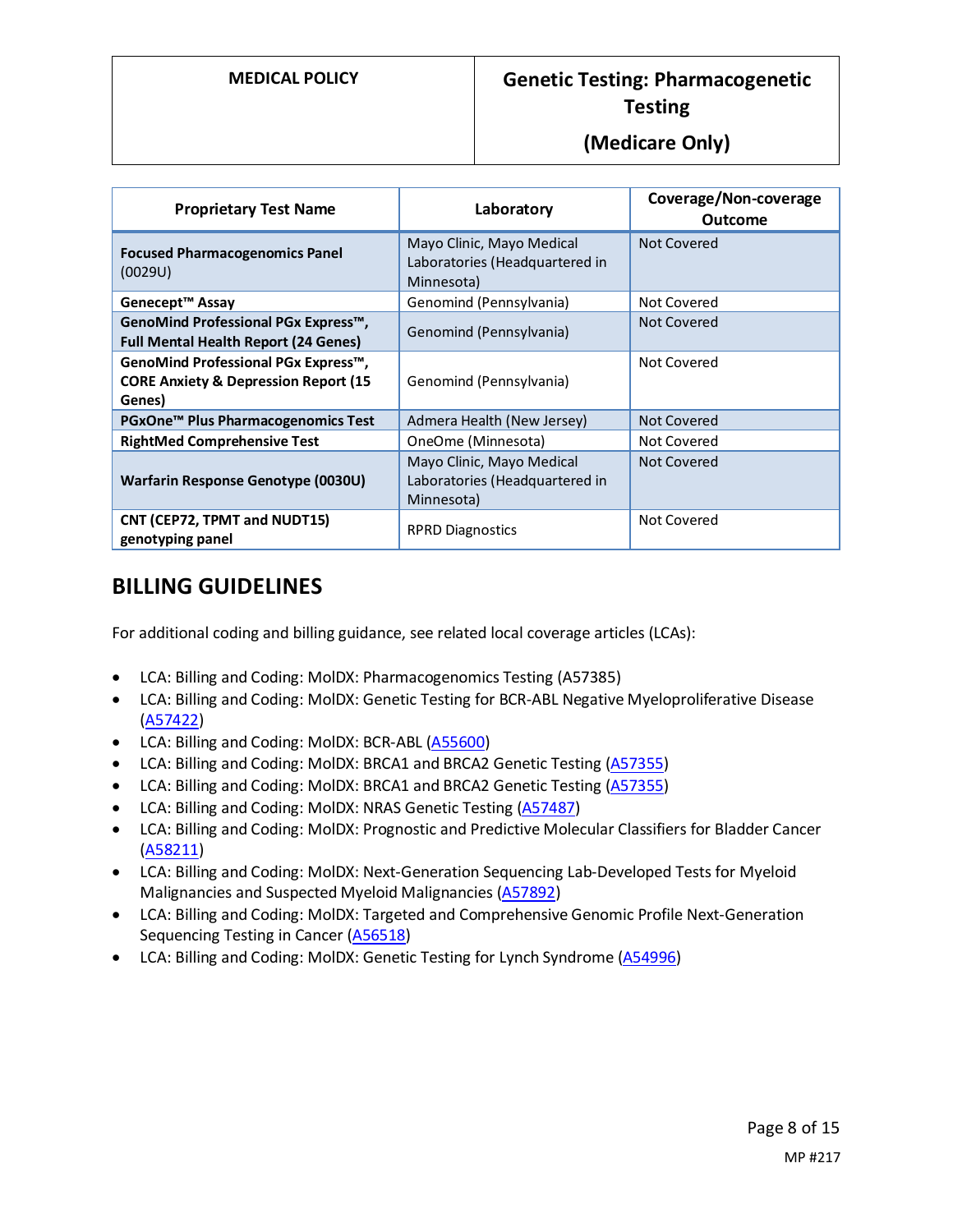# **CPT/HCPCS CODES**

| <b>Medicare Only</b>                |                                                                                                                                                                                                                                                                                                                                       |  |
|-------------------------------------|---------------------------------------------------------------------------------------------------------------------------------------------------------------------------------------------------------------------------------------------------------------------------------------------------------------------------------------|--|
| <b>Prior Authorization Required</b> |                                                                                                                                                                                                                                                                                                                                       |  |
| 0023U                               | Oncology (acute myelogenous leukemia), DNA, genotyping of internal tandem<br>duplication, p.D835, p.I836, using mononuclear cells, reported as detection or non-<br>detection of FLT3 mutation and indication for or against the use of midostaurin                                                                                   |  |
| 0030U                               | Drug metabolism (warfarin drug response), targeted sequence analysis (ie, CYP2C9,<br>CYP4F2, VKORC1, rs12777823)                                                                                                                                                                                                                      |  |
| 0032U                               | COMT (catechol-O-methyltransferase)(drug metabolism) gene analysis, c.472G>A<br>(rs4680) variant                                                                                                                                                                                                                                      |  |
| 0033U                               | HTR2A (5-hydroxytryptamine receptor 2A), HTR2C (5-hydroxytryptamine receptor 2C)<br>(eg, citalopram metabolism) gene analysis, common variants (ie, HTR2A rs7997012<br>[c.614-2211T>C], HTR2C rs3813929 [c.-759C>T] and rs1414334 [c.551-3008C>G])                                                                                    |  |
| 0034U                               | TPMT (thiopurine S-methyltransferase), NUDT15 (nudix hydroxylase 15)(eg,<br>thiopurine metabolism) gene analysis, common variants (ie, TPMT *2, *3A, *3B, *3C,<br>*4, *5, *6, *8, *12; NUDT15 *3, *4, *5)                                                                                                                             |  |
| 0037U                               | Targeted genomic sequence analysis, solid organ neoplasm, DNA analysis of 324<br>genes, interrogation for sequence variants, gene copy number amplifications, gene<br>rearrangements, microsatellite instability and tumor mutational burden                                                                                          |  |
| 0046U                               | FLT3 (fms-related tyrosine kinase 3) (eg, acute myeloid leukemia) internal tandem<br>duplication (ITD) variants, quantitative                                                                                                                                                                                                         |  |
| 0078U                               | Pain management (opioid-use disorder) genotyping panel, 16 common variants (ie,<br>ABCB1, COMT, DAT1, DBH, DOR, DRD1, DRD2, DRD4, GABA, GAL, HTR2A, HTTLPR,<br>MTHFR, MUOR, OPRK1, OPRM1), buccal swab or other germline tissue sample,<br>algorithm reported as positive or negative risk of opioid-use disorder                     |  |
| 0111U                               | Oncology (colon cancer), targeted KRAS (codons 12, 13, and 61) and NRAS (codons 12,<br>13, and 61) gene analysis, utilizing formalin-fixed paraffin-embedded tissue                                                                                                                                                                   |  |
| 0154U                               | FGFR3 (fibroblast growth factor receptor 3) gene analysis (ie, p.R248C [c.742C>T],<br>p.S249C [c.746C>G], p.G370C [c.1108G>T], p.Y373C [c.1118A>G], FGFR3-TACC3v1,<br>and FGFR3-TACC3v3)                                                                                                                                              |  |
| 0155U                               | PIK3CA (phosphatidylinositol-4,5-bisphosphate 3-kinase, catalytic subunit alpha) (eg,<br>breast cancer) gene analysis (ie, p.C420R, p.E542K, p.E545A, p.E545D [g.1635G>T<br>only], p.E545G, p.E545K, p.Q546E, p.Q546R, p.H1047L, p.H1047R, p.H1047Y)                                                                                  |  |
| 0172U                               | Oncology (solid tumor as indicated by the label), somatic mutation analysis of BRCA1<br>(BRCA1, DNA repair associated), BRCA2 (BRCA2, DNA repair associated) and analysis<br>of homologous recombination deficiency pathways, DNA, formalin-fixed paraffin-<br>embedded tissue, algorithm quantifying tumor genomic instability score |  |
| 0177U                               | Oncology (breast cancer), DNA, PIK3CA (phosphatidylinositol-4,5-bisphosphate 3-<br>kinase catalytic subunit alpha) gene analysis of 11 gene variants utilizing plasma,<br>reported as PIK3CA gene mutation status                                                                                                                     |  |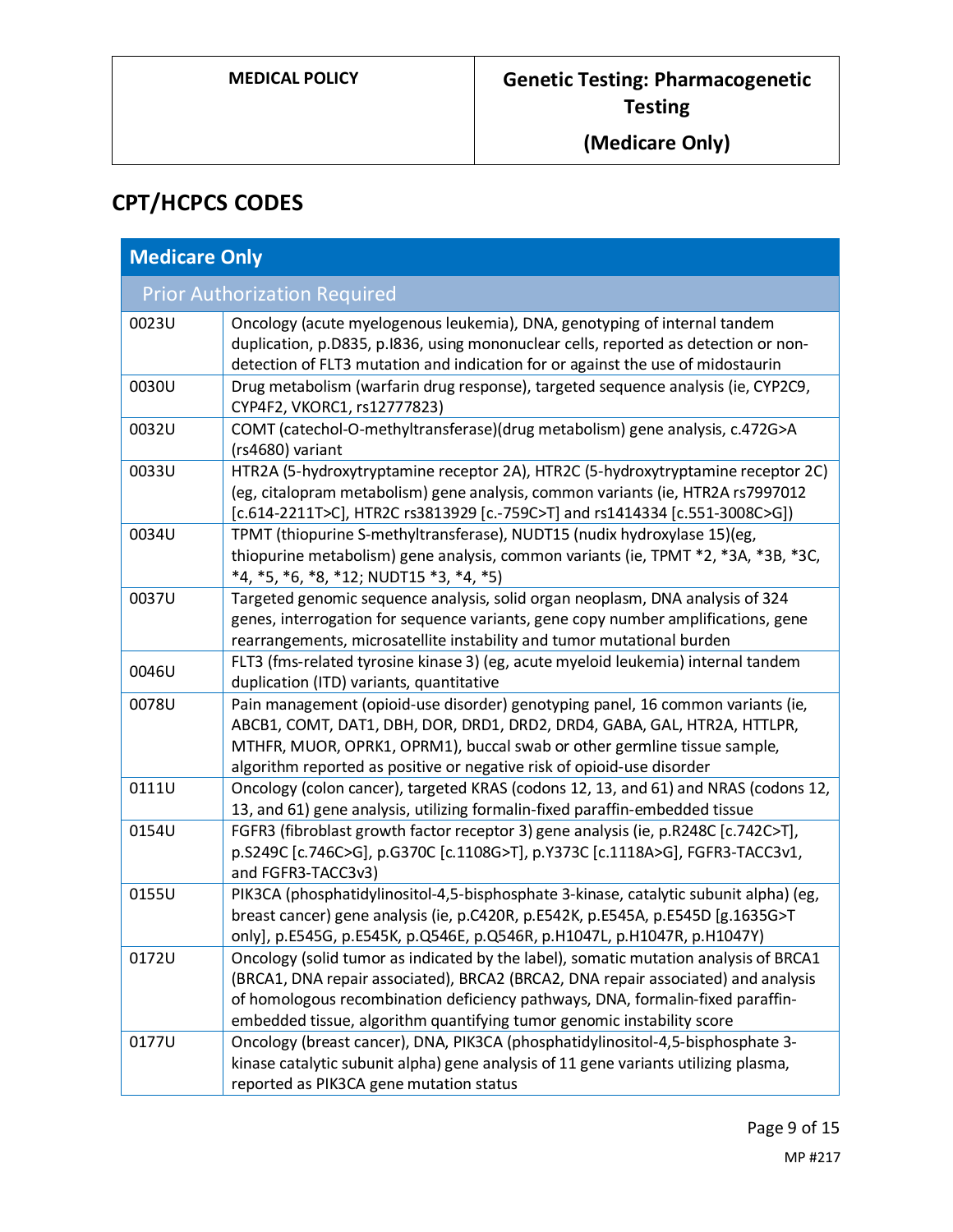| 0239U | Targeted genomic sequence analysis panel, solid organ neoplasm, cell-free DNA,                                                                               |
|-------|--------------------------------------------------------------------------------------------------------------------------------------------------------------|
|       | analysis of 311 or more genes, interrogation for sequence variants, including                                                                                |
|       | substitutions, insertions, deletions, select rearrangements, and copy number                                                                                 |
|       | variations                                                                                                                                                   |
| 0286U | CEP72 (centrosomal protein, 72-KDa), NUDT15 (nudix hydrolase 15) and TPMT                                                                                    |
|       | (thiopurine S-methyltransferase) (eg, drug metabolism) gene analysis, common                                                                                 |
|       | variants (Used for the CNT (CEP72, TPMT and NUDT15) Genotyping Panel, by RPRD                                                                                |
|       | Diagnostics)                                                                                                                                                 |
| 81121 | IDH2 (isocitrate dehydrogenase 2 [NADP+], mitochondrial) (eg, glioma), common                                                                                |
|       | variants (eg, R140W, R172M)                                                                                                                                  |
|       | DMD (dystrophin) (eg, Duchenne/Becker muscular dystrophy) deletion analysis, and                                                                             |
| 81161 | duplication analysis, if performed                                                                                                                           |
| 81162 | BRCA1 (BRCA1, DNA repair associated), BRCA2 (BRCA2, DNA repair associated) (eg,                                                                              |
|       | hereditary breast and ovarian cancer) gene analysis; full sequence analysis and full                                                                         |
|       | duplication/deletion analysis (ie, detection of large gene rearrangements)                                                                                   |
| 81163 | BRCA1 (BRCA1, DNA repair associated), BRCA2 (BRCA2, DNA repair associated) (eg,                                                                              |
|       | hereditary breast and ovarian cancer) gene analysis; full sequence analysis                                                                                  |
| 81164 | BRCA1 (BRCA1, DNA repair associated), BRCA2 (BRCA2, DNA repair associated) (eg,                                                                              |
|       | hereditary breast and ovarian cancer) gene analysis; full duplication/deletion analysis                                                                      |
|       | (ie, detection of large gene rearrangements)                                                                                                                 |
| 81165 | BRCA1 (BRCA1, DNA repair associated) (eg, hereditary breast and ovarian cancer)                                                                              |
|       | gene analysis; full sequence analysis                                                                                                                        |
| 81166 | BRCA1 (BRCA1, DNA repair associated) (eg, hereditary breast and ovarian cancer)                                                                              |
|       | gene analysis; full duplication/deletion analysis (ie, detection of large gene                                                                               |
|       | rearrangements)                                                                                                                                              |
| 81167 | BRCA2 (BRCA2, DNA repair associated) (eg, hereditary breast and ovarian cancer)                                                                              |
|       | gene analysis; full duplication/deletion analysis (ie, detection of large gene                                                                               |
|       | rearrangements)                                                                                                                                              |
| 81220 | CFTR (cystic fibrosis transmembrane conductance regulator) (eg, cystic fibrosis) gene                                                                        |
|       | analysis; common variants (eg, ACMG/ACOG guidelines)                                                                                                         |
| 81221 | CFTR (cystic fibrosis transmembrane conductance regulator) (eg, cystic fibrosis) gene                                                                        |
|       | analysis; known familial variants                                                                                                                            |
| 81222 | CFTR (cystic fibrosis transmembrane conductance regulator) (eg, cystic fibrosis) gene                                                                        |
|       | analysis; duplication/deletion variants                                                                                                                      |
| 81223 | CFTR (cystic fibrosis transmembrane conductance regulator) (eg, cystic fibrosis) gene                                                                        |
| 81224 | analysis; full gene sequence<br>CFTR (cystic fibrosis transmembrane conductance regulator) (eg, cystic fibrosis) gene                                        |
|       | analysis; intron 8 poly-T analysis (eg, male infertility)                                                                                                    |
|       |                                                                                                                                                              |
| 81232 | DPYD (dihydropyrimidine dehydrogenase) (eg, 5-fluorouracil/5-FU and capecitabine<br>drug metabolism), gene analysis, common variant(s) (eg, *2A, *4, *5, *6) |
| 81233 | BTK (Bruton's tyrosine kinase) (eg, chronic lymphocytic leukemia) gene analysis,                                                                             |
|       | common variants (eg, C481S, C481R, C481F)                                                                                                                    |
|       |                                                                                                                                                              |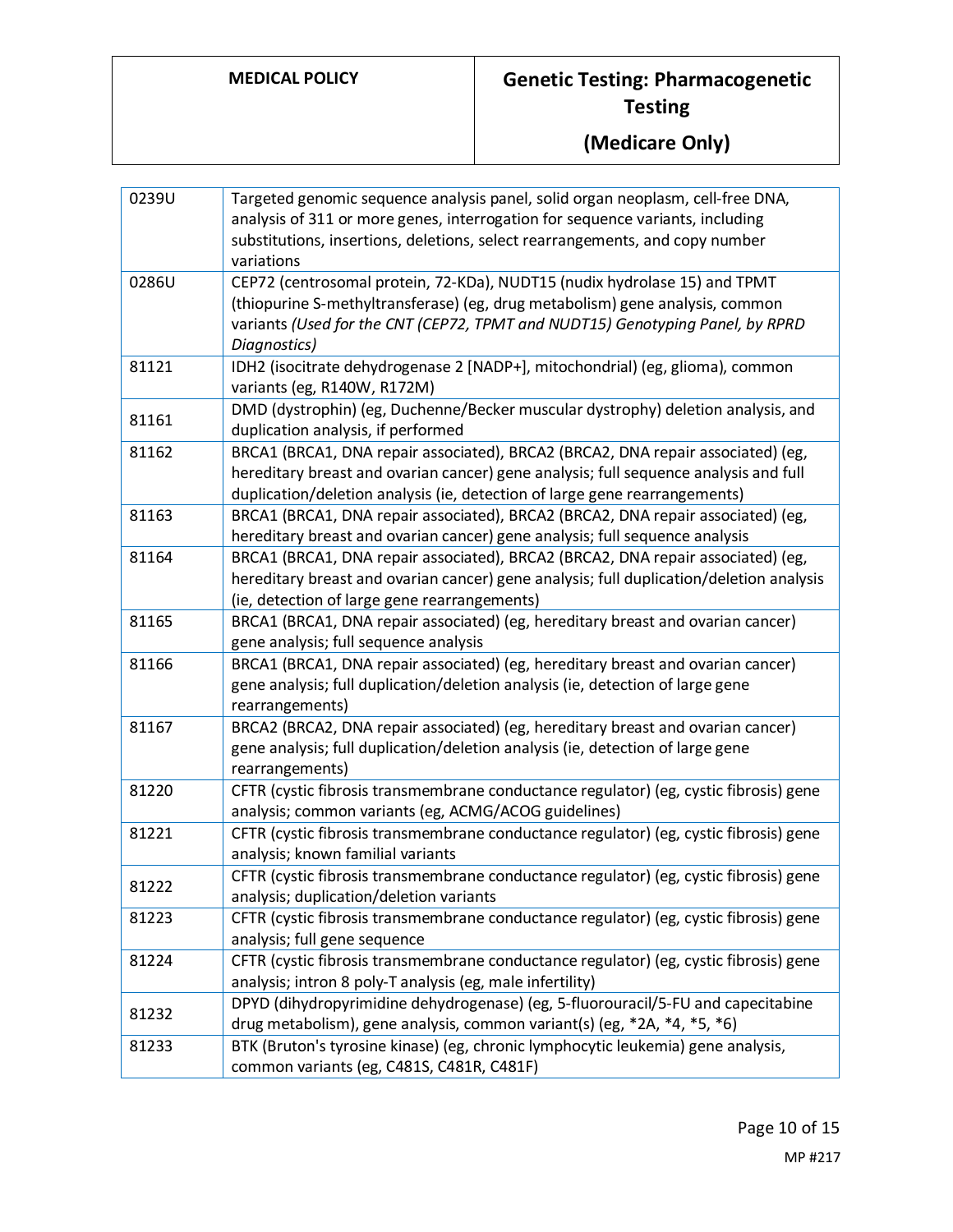| 81236 | EZH2 (enhancer of zeste 2 polycomb repressive complex 2 subunit) (eg,                                                                                                                                                          |
|-------|--------------------------------------------------------------------------------------------------------------------------------------------------------------------------------------------------------------------------------|
|       | myelodysplastic syndrome, myeloproliferative neoplasms) gene analysis, full gene                                                                                                                                               |
| 81237 | sequence<br>EZH2 (enhancer of zeste 2 polycomb repressive complex 2 subunit) (eg, diffuse large                                                                                                                                |
|       | B-cell lymphoma) gene analysis, common variant(s) (eg, codon 646)                                                                                                                                                              |
| 81275 | KRAS (Kirsten rat sarcoma viral oncogene homolog) (eg, carcinoma) gene analysis;<br>variants in exon 2 (eg, codons 12 and 13)                                                                                                  |
| 81276 | KRAS (Kirsten rat sarcoma viral oncogene homolog) (eg, carcinoma) gene analysis;<br>additional variant(s) (eg, codon 61, codon 146)                                                                                            |
| 81283 | IFNL3 (interferon, lambda 3) (eg, drug response), gene analysis, rs12979860 variant                                                                                                                                            |
| 81287 | MGMT (O-6-methylguanine-DNA methyltransferase) (eg, glioblastoma multiforme),<br>methylation analysis                                                                                                                          |
| 81306 | NUDT15 (nudix hydrolase 15) (eg, drug metabolism) gene analysis, common variant(s)<br>$(eg, *2, *3, *4, *5, *6)$                                                                                                               |
| 81309 | PIK3CA (phosphatidylinositol-4, 5-biphosphate 3-kinase, catalytic subunit alpha) (eg,<br>colorectal and breast cancer) gene analysis, targeted sequence analysis (eg, exons 7,<br>9, 20)                                       |
| 81311 | NRAS (neuroblastoma RAS viral [v-ras] oncogene homolog) (eg, colorectal carcinoma),<br>gene analysis, variants in exon 2 (eg, codons 12 and 13) and exon 3 (eg, codon 61)                                                      |
| 81315 | PML/RARalpha, (t(15;17)), (promyelocytic leukemia/retinoic acid receptor alpha) (eg,<br>promyelocytic leukemia) translocation analysis; common breakpoints (eg, intron 3<br>and intron 6), qualitative or quantitative         |
| 81316 | PML/RARalpha, (t(15;17)), (promyelocytic leukemia/retinoic acid receptor alpha) (eg,<br>promyelocytic leukemia) translocation analysis; single breakpoint (eg, intron 3, intron<br>6 or exon 6), qualitative or quantitative   |
| 81328 | SLCO1B1 (solute carrier organic anion transporter family, member 1B1) (eg, adverse<br>drug reaction), gene analysis, common variant(s) (eg, *5)                                                                                |
| 81329 | SMN1 (survival of motor neuron 1, telomeric) (eg, spinal muscular atrophy) gene<br>analysis; dosage/deletion analysis (eg, carrier testing), includes SMN2 (survival of<br>motor neuron 2, centromeric) analysis, if performed |
| 81335 | TPMT (thiopurine S-methyltransferase) (eg, drug metabolism), gene analysis, common<br>variants (eg, *2, *3)                                                                                                                    |
| 81336 | SMN1 (survival of motor neuron 1, telomeric) (eg, spinal muscular atrophy) gene<br>analysis; full gene sequence                                                                                                                |
| 81337 | SMN1 (survival of motor neuron 1, telomeric) (eg, spinal muscular atrophy) gene<br>analysis; known familial sequence variant(s)                                                                                                |
| 81346 | TYMS (thymidylate synthetase) (eg, 5-fluorouracil/5-FU drug metabolism), gene<br>analysis, common variant(s) (eg, tandem repeat variant)                                                                                       |
| 81350 | UGT1A1 (UDP glucuronosyltransferase 1 family, polypeptide A1) (eg, irinotecan<br>metabolism), gene analysis, common variants (eg, *28, *36, *37)                                                                               |
| 81382 | HLA Class II typing, high resolution (ie, alleles or allele groups); one locus (eg, HLA-<br>DRB1, -DRB3/4/5, -DQB1, -DQA1, -DPB1, or -DPA1), each                                                                              |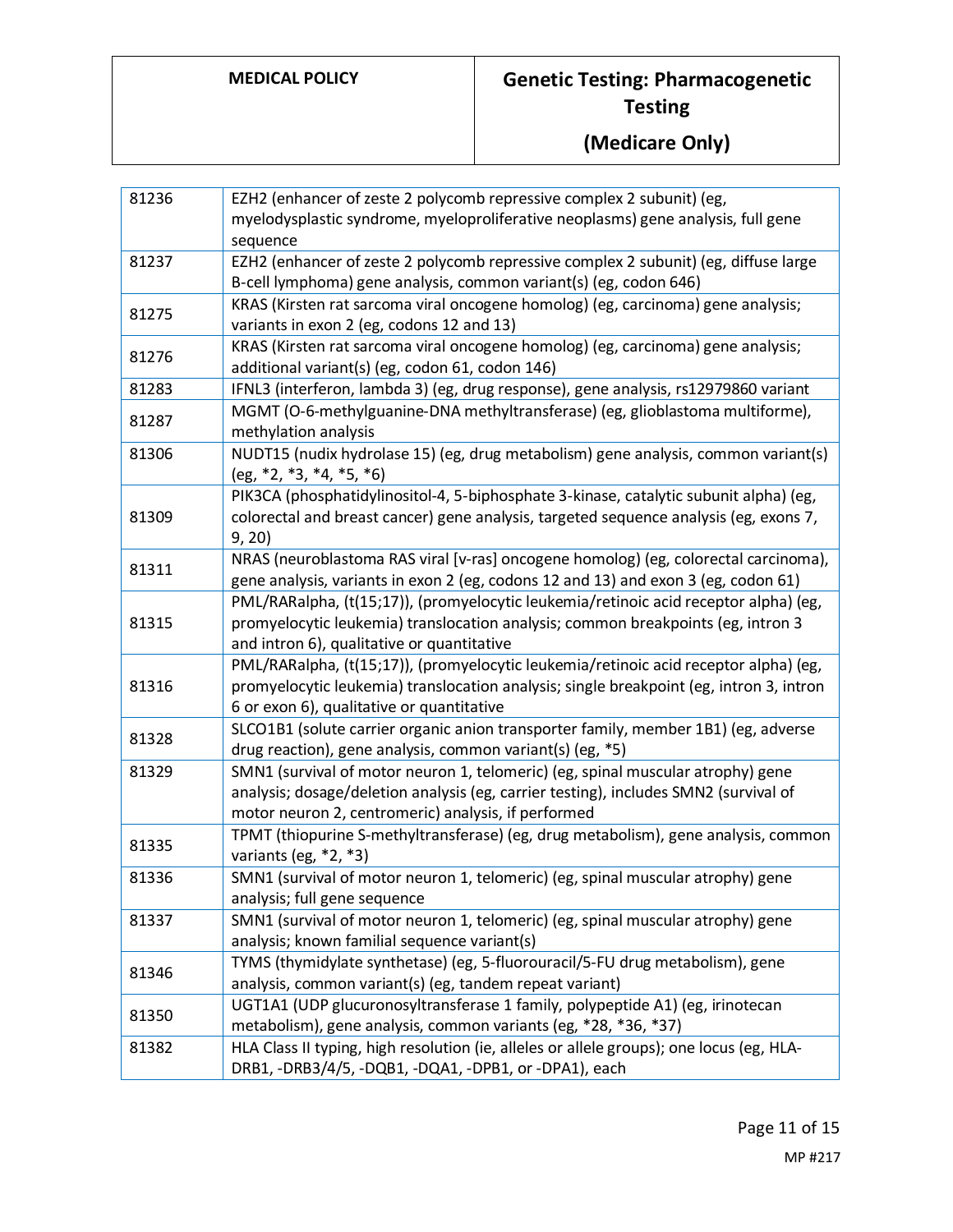| 81400 | Molecular pathology procedure, Level 1 (eg, identification of single germline variant<br>[eg, SNP] by techniques such as restriction enzyme digestion or melt curve analysis)                                                                                                                                                                                                                                                        |
|-------|--------------------------------------------------------------------------------------------------------------------------------------------------------------------------------------------------------------------------------------------------------------------------------------------------------------------------------------------------------------------------------------------------------------------------------------|
| 81401 | Molecular pathology procedure, Level 2 (eg, 2-10 SNPs, 1 methylated variant, or 1<br>somatic variant [typically using nonsequencing target variant analysis], or detection of<br>a dynamic mutation disorder/triplet repeat)                                                                                                                                                                                                         |
| 81402 | Molecular pathology procedure, Level 3 (eg, >10 SNPs, 2-10 methylated variants, or 2-<br>10 somatic variants [typically using non-sequencing target variant analysis],<br>immunoglobulin and T-cell receptor gene rearrangements, duplication/deletion<br>variants of 1 exon, loss of heterozygosity [LOH], uniparental disomy [UPD])                                                                                                |
| 81403 | Molecular pathology procedure, Level 4 (eg, analysis of single exon by DNA sequence<br>analysis, analysis of >10 amplicons using multiplex PCR in 2 or more independent<br>reactions, mutation scanning or duplication/deletion variants of 2-5 exons)                                                                                                                                                                               |
| 81404 | Molecular pathology procedure, Level 5 (eg, analysis of 2-5 exons by DNA sequence<br>analysis, mutation scanning or duplication/deletion variants of 6-10 exons, or<br>characterization of a dynamic mutation disorder/triplet repeat by Southern blot<br>analysis)                                                                                                                                                                  |
| 81405 | Molecular pathology procedure, Level 6 (eg, analysis of 6-10 exons by DNA sequence<br>analysis, mutation scanning or duplication/deletion variants of 11-25 exons, regionally<br>targeted cytogenomic array analysis)                                                                                                                                                                                                                |
| 81406 | Molecular pathology procedure, Level 7 (eg, analysis of 11-25 exons by DNA sequence<br>analysis, mutation scanning or duplication/deletion variants of 26-50 exons,<br>cytogenomic array analysis for neoplasia)                                                                                                                                                                                                                     |
| 81407 | Molecular pathology procedure, Level 8 (eg, analysis of 26-50 exons by DNA sequence<br>analysis, mutation scanning or duplication/deletion variants of >50 exons, sequence<br>analysis of multiple genes on one platform)                                                                                                                                                                                                            |
| 81408 | Molecular pathology procedure, Level 9 (eg, analysis of >50 exons in a single gene by<br>DNA sequence analysis)                                                                                                                                                                                                                                                                                                                      |
| 81445 | Targeted genomic sequence analysis panel, solid organ neoplasm, DNA analysis, and<br>RNA analysis when performed, 5-50 genes (eg, ALK, BRAF, CDKN2A, EGFR, ERBB2, KIT,<br>KRAS, NRAS, MET, PDGFRA, PDGFRB, PGR, PIK3CA, PTEN, RET), interrogation for<br>sequence variants and copy number variants or rearrangements, if performed                                                                                                  |
| 81450 | Targeted genomic sequence analysis panel, hematolymphoid neoplasm or disorder,<br>DNA analysis, and RNA analysis when performed, 5-50 genes (eg, BRAF, CEBPA,<br>DNMT3A, EZH2, FLT3, IDH1, IDH2, JAK2, KRAS, KIT, MLL, NRAS, NPM1, NOTCH1),<br>interrogation for sequence variants, and copy number variants or rearrangements, or<br>isoform expression or mRNA expression levels, if performed                                     |
| 81455 | Targeted genomic sequence analysis panel, solid organ or hematolymphoid neoplasm,<br>DNA analysis, and RNA analysis when performed, 51 or greater genes (eg, ALK, BRAF,<br>CDKN2A, CEBPA, DNMT3A, EGFR, ERBB2, EZH2, FLT3, IDH1, IDH2, JAK2, KIT, KRAS,<br>MLL, NPM1, NRAS, MET, NOTCH1, PDGFRA, PDGFRB, PGR, PIK3CA, PTEN, RET),<br>interrogation for sequence variants and copy number variants or rearrangements, if<br>performed |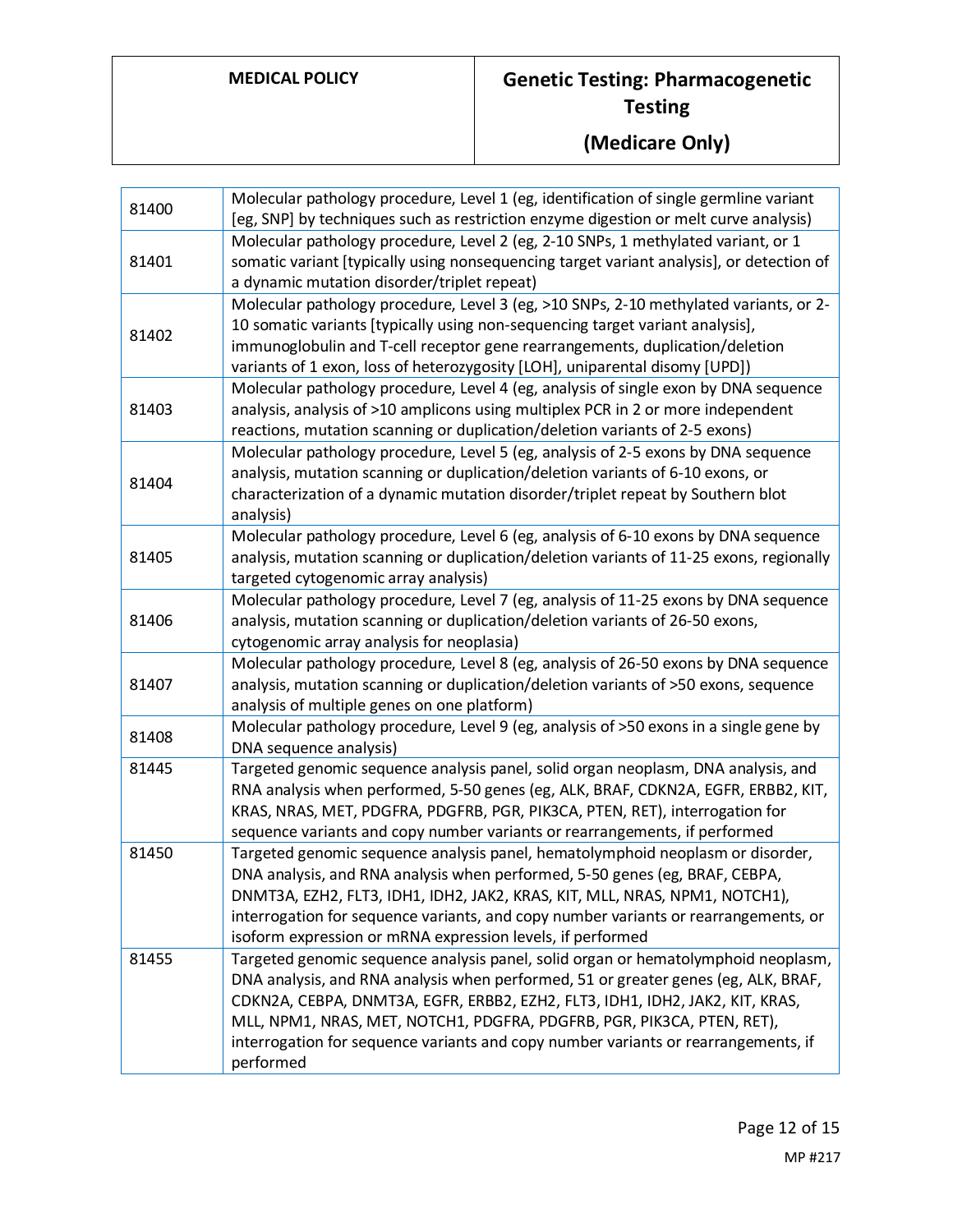| G9143 | Warfarin responsiveness testing by genetic technique using any method, any number<br>of specimen(s)                                                                                                                                        |
|-------|--------------------------------------------------------------------------------------------------------------------------------------------------------------------------------------------------------------------------------------------|
|       | No Prior Authorization Required                                                                                                                                                                                                            |
|       | The following codes do not require routine review for medical necessity, but they may be                                                                                                                                                   |
|       | subject to audit.                                                                                                                                                                                                                          |
| 81210 | BRAF (B-Raf proto-oncogene, serine/threonine kinase) (eg, colon cancer, melanoma),<br>gene analysis, V600 variant(s)                                                                                                                       |
| 81245 | FLT3 (fms-related tyrosine kinase 3) (eg, acute myeloid leukemia), gene analysis; internal<br>tandem duplication (ITD) variants (ie, exons 14, 15)                                                                                         |
| 81246 | FLT3 (fms-related tyrosine kinase 3) (eg, acute myeloid leukemia), gene analysis; tyrosine<br>kinase domain (TKD) variants (eg, D835, I836)                                                                                                |
| 81301 | Microsatellite instability analysis (eg, hereditary non-polyposis colorectal cancer, Lynch<br>syndrome) of markers for mismatch repair deficiency (eg, BAT25, BAT26), includes<br>comparison of neoplastic and normal tissue, if performed |
| 81370 | HLA Class I and II typing, low resolution (eg, antigen equivalents); HLA-A, -B, -C, -<br>DRB1/3/4/5, and -DQB1                                                                                                                             |
| 81371 | HLA Class I and II typing, low resolution (eg, antigen equivalents); HLA-A, -B, and -DRB1<br>(eg, verification typing)                                                                                                                     |
| 81372 | HLA Class I typing, low resolution (eg, antigen equivalents); complete (ie, HLA-A, -B, and -<br>C)                                                                                                                                         |
| 81373 | HLA Class I typing, low resolution (eg, antigen equivalents); one locus (eg, HLA-A, -B, or -<br>C), each                                                                                                                                   |
| 81374 | HLA Class I typing, low resolution (eg, antigen equivalents); one antigen equivalent (eg,<br>B*27), each                                                                                                                                   |
| 81375 | HLA Class II typing, low resolution (eg, antigen equivalents); HLADRB1/3/4/5 and -DQB1                                                                                                                                                     |
| 81376 | HLA Class II typing, low resolution (eg, antigen equivalents); one locus (eg, HLA-DRB1, -<br>DRB3/4/5, -DQB1, -DQA1, -DPB1, or -DPA1), each                                                                                                |
| 81377 | HLA Class II typing, low resolution (eg, antigen equivalents); one antigen equivalent,<br>each                                                                                                                                             |
| 81378 | HLA Class I and II typing, high resolution (ie, alleles or allele groups), HLA-A, -B, -C, and -<br>DRB1                                                                                                                                    |
| 81379 | HLA Class I typing, high resolution (ie, alleles or allele groups); complete (ie, HLA-A, -B,<br>and $-C$ )                                                                                                                                 |
| 81380 | HLA Class I typing, high resolution (ie, alleles or allele groups); one locus (eg, HLA-A, -B,<br>or -C), each                                                                                                                              |
| 81381 | HLA Class I typing, high resolution (ie, alleles or allele groups); one allele or allele group<br>(eg, B*57:01P), each                                                                                                                     |
| 81383 | HLA Class II typing, high resolution (ie, alleles or allele groups); one allele or allele group<br>(eg, HLA-DQB1*06:02P), each                                                                                                             |
| 88271 | Molecular cytogenetics; DNA probe, each (eg, FISH)                                                                                                                                                                                         |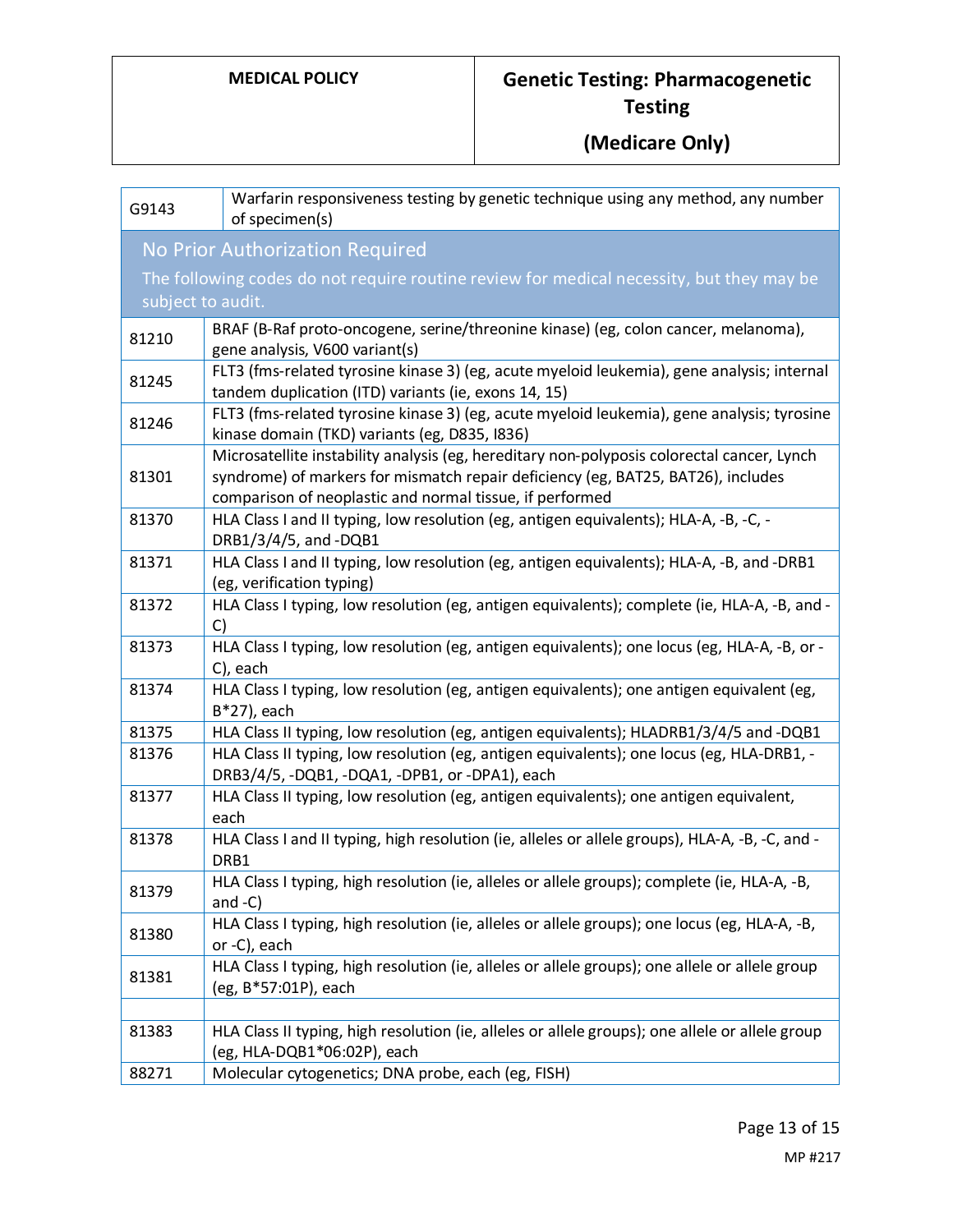| 88272                                                                                         | Molecular cytogenetics; chromosomal in situ hybridization, analyze 3-5 cells (eg, for<br>derivatives and markers) |
|-----------------------------------------------------------------------------------------------|-------------------------------------------------------------------------------------------------------------------|
| 88273                                                                                         | Molecular cytogenetics; chromosomal in situ hybridization, analyze 10-30 cells (eg, for<br>microdeletions)        |
| 88274                                                                                         | Molecular cytogenetics; interphase in situ hybridization, analyze 25-99 cells                                     |
| 88275                                                                                         | Molecular cytogenetics; interphase in situ hybridization, analyze 100-300 cells                                   |
| <b>Unlisted Codes</b>                                                                         |                                                                                                                   |
| All unlisted codes will be reviewed for medical necessity, correct coding, and pricing at the |                                                                                                                   |
| claim level. If an unlisted code is billed related to services addressed in this policy then  |                                                                                                                   |
| prior-authorization is required.                                                              |                                                                                                                   |
| 81479                                                                                         | Unlisted Molecular pathology procedure                                                                            |
| 81599                                                                                         | Unlisted multianalyte assay with algorithmic analysis                                                             |
| 84999                                                                                         | Unlisted chemistry procedure                                                                                      |

## **INSTRUCTIONS FOR USE**

Company Medical Policies serve as guidance for the administration of plan benefits. Medical policies do not constitute medical advice nor a guarantee of coverage. Company Medical Policies are reviewed annually and are based upon published, peer-reviewed scientific evidence and evidence-based clinical practice guidelines that are available as of the last policy update. The Companies reserve the right to determine the application of Medical Policies and make revisions to Medical Policies at any time. Providers will be given at least 60-days notice of policy changes that are restrictive in nature.

The scope and availability of all plan benefits are determined in accordance with the applicable coverage agreement. Any conflict or variance between the terms of the coverage agreement and Company Medical Policy will be resolved in favor of the coverage agreement.

## **REGULATORY STATUS**

#### Mental Health Parity Statement

Coverage decisions are made on the basis of individualized determinations of medical necessity and the experimental or investigational character of the treatment in the individual case. In cases where medical necessity is not established by policy for specific treatment modalities, evidence not previously considered regarding the efficacy of the modality that is presented shall be given consideration to determine if the policy represents current standards of care. In cases where medical necessity is not established by policy for specific treatment modalities, evidence not previously considered regarding the efficacy of the modality that is presented shall be given consideration to determine if the policy represents current standards of care.